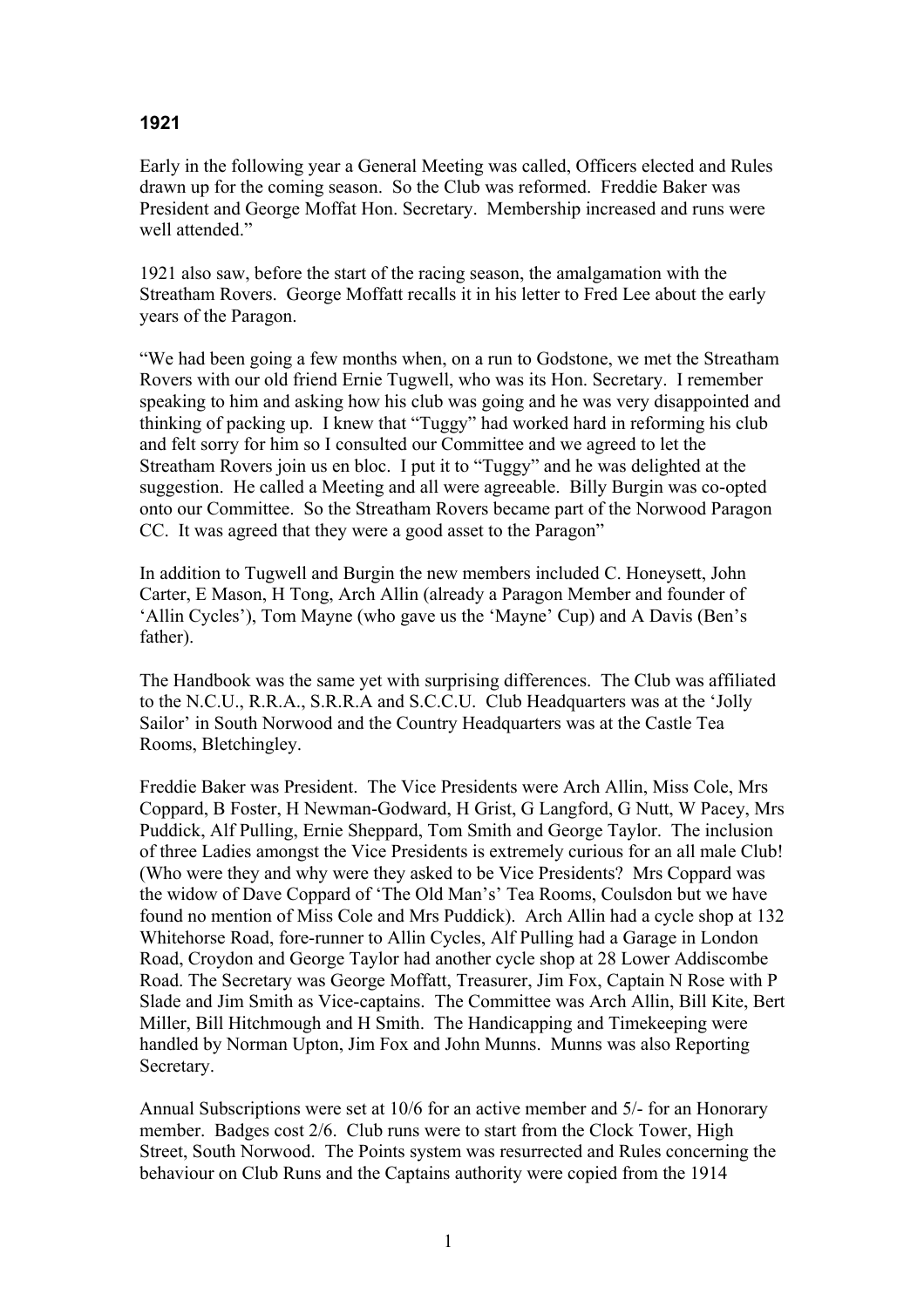Handbook. The first official Club Run of the reformed Norwood Paragon was to the Castle Team rooms, Bletchingley on March  $6<sup>th</sup>$  1921.

The necessity of obtaining at least  $1/3<sup>rd</sup>$  of the available Club Runs Points for the season (23) to be able to take a prize was included. Entry Fee for Time Trials was 2/6 and Handicaps were also 2/6 each. (This was to remain unchanged until the 1960s!) All the Rules regarding the Unpaced Time Trials, the Club Championships and Club Standards were a straight copy from the 1914 Handbook.

Special Prizes were on offer. Jim Fox gave a prize to the fastest novice in the first 25 miles Handicap; Arch Allin gave a Gold Medal to the fastest rider in the 50 miles Handicap. G Taylor will give a Gold Medal to the winner of the Dunlop Cup. G Webb gave a Gold Centred Medal to the rider who makes  $2<sup>nd</sup>$  fastest time in the 100 miles Handicap. J Smith will give a Gold Medal to any member who competes in the 4 Open Events on the Road namely the Catford '50', S.C.C.U. '50', Syd Gray '100' and Anerley 12 hours,

Advertisers in the Handbook were Fred Mayne – Ladies and Gentlemen's Tailor, 185 Sydenham Road, North Croydon (Sports Suits a Speciality), Allin and Grubb, 132 Whitehorse Road, Croydon (Makers of the Davey Racing Cycles and the original Grubb Cycles).

So the scene was set for the opening of the 1921 season on May  $21<sup>st</sup>$  with the 25 miles handicap. The first race under the name of the Norwood Paragon since August 1914 and some ways nothing had changed! George Colget put up fastest time! His 1.10.46 was too good for Bill Kite (1.11.09) and Charlie Davey (1.11.46). The Handicap was won by John Carter with1.3.20 (10'15") from George Colget 1.5.16 (5'30") and Bill Kite 1.6.09 (5'). John Carter also won the Prize for fastest Novice.

An interesting note - Charlie Davey (of the Davey Frames) was also a well-known record holder later to have his own shop in Lower Addiscombe Road. He become a mentor of the Addiscombe Cycling Club whose President he became some years later.

June  $6<sup>th</sup>$  saw the first 50-mile Handicap. George Colget recorded fastest time with 2.33.03 beating Bill Kite, 2.35.15 and John Carter 2.36.06. The Handicap section was a win for J. Francis with 2.23.47 (15'30" allowance) from Harry Brown 2.25.56 (16') and Ben Mason 2.29.16 (15'30").

August  $21<sup>st</sup>$  was the 100-mile Scratch and Handicap for the Dunlop Cup. This race saw a comfortable win for W. Williams in 5.26.15 from John Carter 5.36.30 and A. Marshall 5.39.19. The Handicap went to John Carter his 16' allowance giving him a nett time of 5.20.30.  $2<sup>nd</sup>$  place went to Bill Hitchmough 5.21.46 (20') and  $3<sup>rd</sup>$  place to W Williams off scratch.

October  $2<sup>nd</sup>$  saw the first running of the Mayne Cup Handicap 25 miles time trial under Norwood Paragon colours. (Under the Streatham Rovers it had been competed for since 1911). Bill Kite did fastest time, 1.11.16, with W. Williams  $2<sup>nd</sup>$  in 1.12.29 and Ben Mason 3rd with 1.13.43. THE Handicap was won by Harry Brown with 1.7.46 (7' allowance), Ben Mason was  $2<sup>nd</sup>$  with 1.8.43 (5') and  $3<sup>rd</sup>$  was J Howard 1.10.21 (4'30").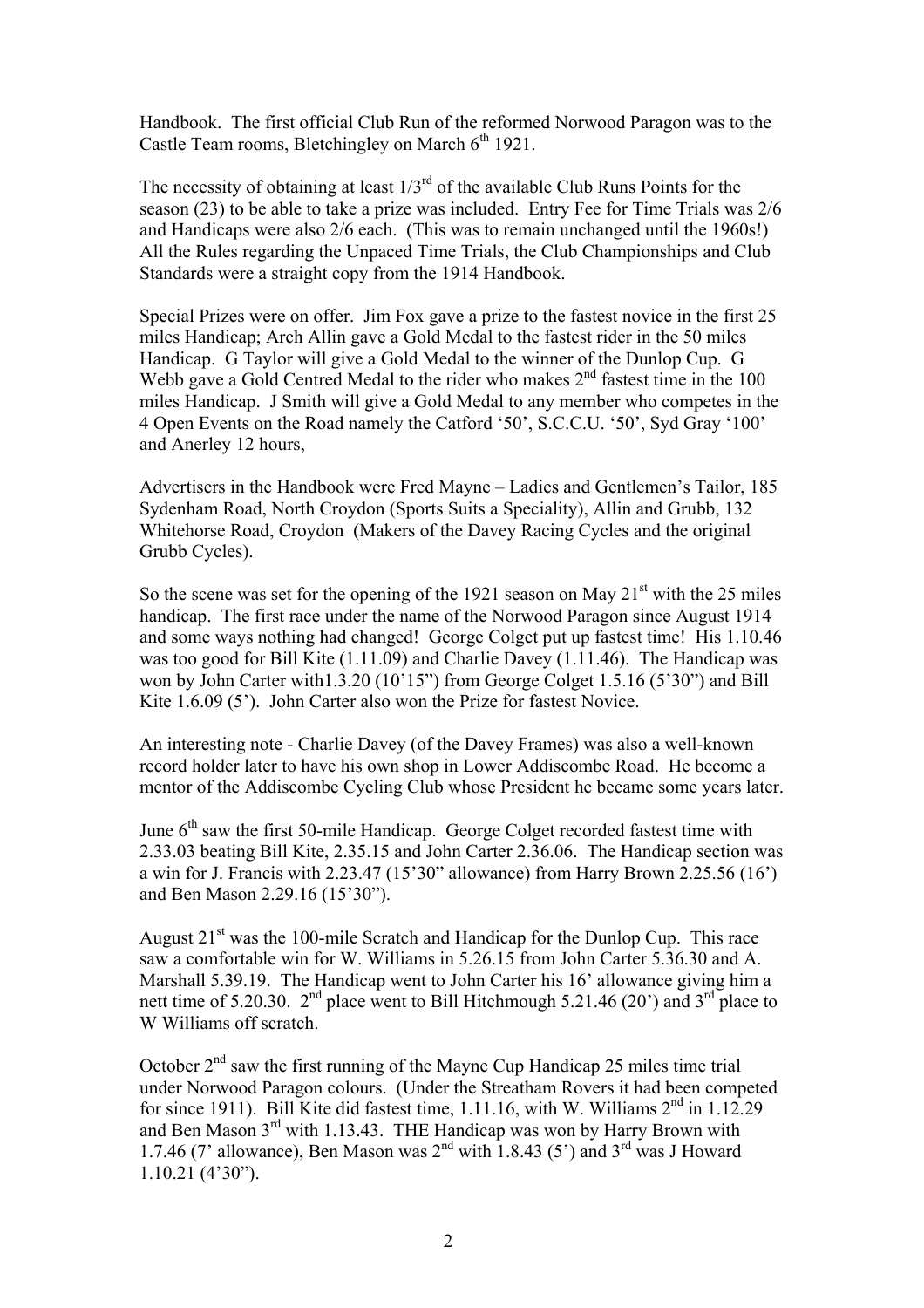The Mayne Cup is impressive. It is a handsome, ornate, Edwardian silver trophy capped with an 'old fashioned' bike on the lid but with the addition of its third plinth (which must soon be a fourth) it has 'presence'. It is also a feature of this race that in its 92 years of existence only 8 people have won it twice and no one has won it three times. Some people have spent the whole season trying to fool the Handicapper. Others have done the ride of their lives only to find that the Handicapper had anticipated their performance. The majority of members never get close. The writer managed it once in the twilight of his racing years when he can only assume the Handicapping Committee took pity on him. The Mayne Cup has a mystique – long may it continue to do so.

During the season at various dates many Club members' rode time trials for Club Standards. 28 were successful. 14 of these were at 25 miles where 3 members collected Gold Medals. George Colget for a 1.10.26 ride, Bill Kite for a 1.10.55 and W. Williams for a 1.11.26 ride. At 50 miles W. Williams had beaten Club Record for a 2.28.28 on August  $7<sup>th</sup>$  and George Colget a Gold for a 2.30.33 ride on August 28<sup>th</sup>. George got another Gold for a 5.22.30 ride on September  $4<sup>th</sup>$ . On the same day Bill Hitchmough finished with a 5.34.05 also for a Gold Medal. The12-hour event on the 18<sup>th</sup> September saw another Club Record, and Gold Medal, for George Colget with a ride of 204 miles with 2<sup>nd</sup> placed man, Bill Kite, also achieving the Gold Standard with 199 miles

A feature of these time trials, all on the 'Club' Course, was that various distances were being ridden at the same time. For example on June  $19<sup>th</sup>$  9 riders were on the list to attempt 25 mile Standards and 4 others were going for 50 mile Standards. The same pattern occurs on July 24<sup>th</sup>, with 9 and 3 riders respectively, August  $7<sup>th</sup>$ , with 4 and 3 riders, and August  $28^{th}$  with 7 and 2. September  $11^{th}$  saw Bill Kite riding a 100mile time trial *on his own* whilst 4 others went for a 25 mile time.

Club Champion for 1921 was George Colget (who was also the Champion in 1912 and 1913) with 398 points. Bill Kite came  $2<sup>nd</sup>$  with 305 points losing ground on George over the 100 miles and 12-hour events.  $3<sup>rd</sup>$  and  $4<sup>th</sup>$ , some way back, were Bill Hitchmough (193 pts) and John Carter (162 pts).

Membership of the Club in December was 65.

**Club Time Trial Results** 

|                | 19.6.21             | $25$ tt |
|----------------|---------------------|---------|
| 1              | Corner <sub>R</sub> | 1.14.42 |
| $\overline{2}$ | Kite G              | 1.16.49 |
| 3              | Brown H             | 1.17.00 |
| 4              | Francis J           | 1.17.14 |
| 5              | Tong H              | 1.17.18 |
|                |                     | 50 tt   |
| 1              | Carter J            | 2.34.23 |
| $\overline{2}$ | Kite W              | 2.34.29 |
| 3              | Hitchmough W        | 2.38.20 |
|                |                     |         |